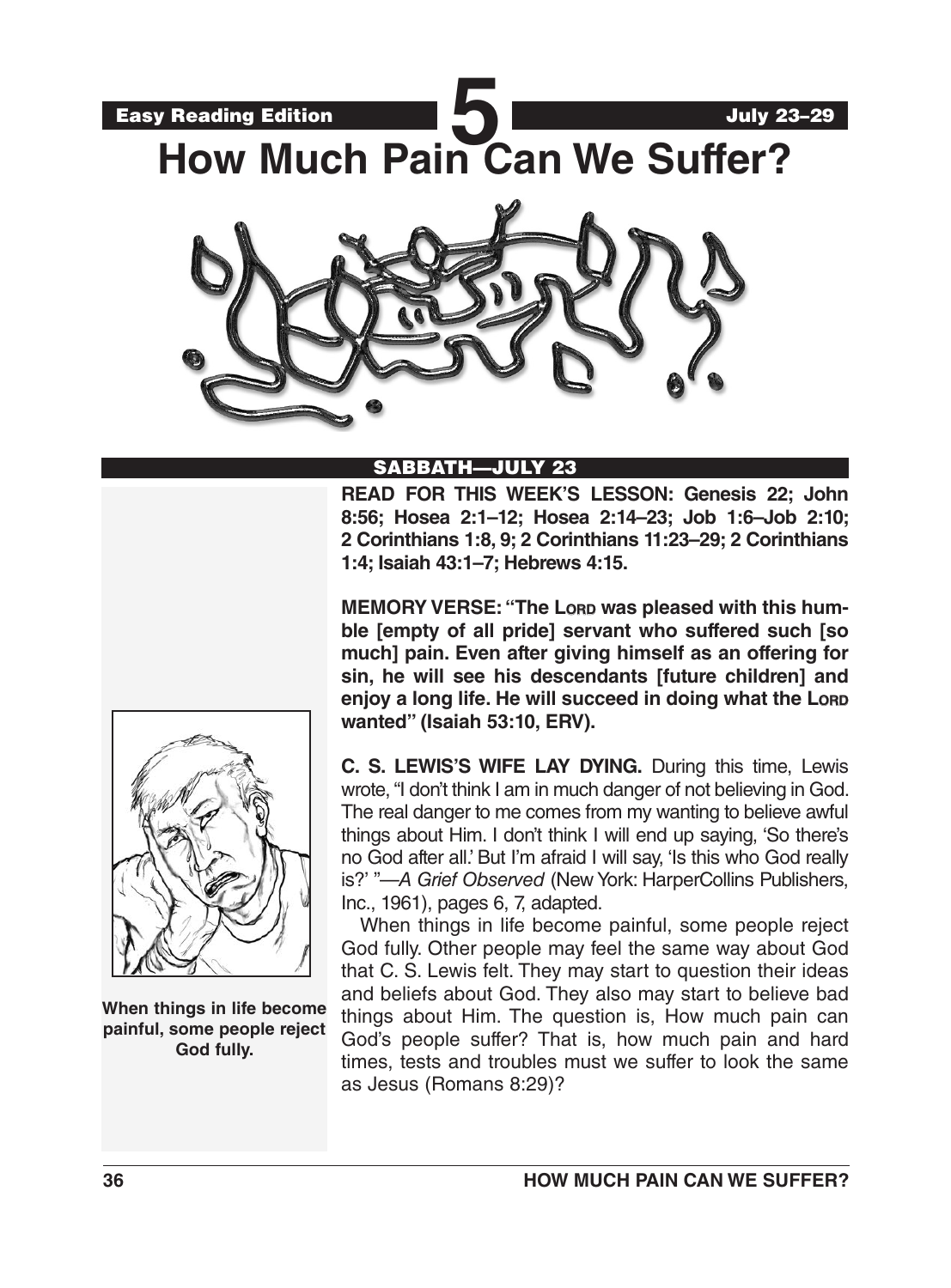#### SUNDAY—JULY 24 Lesson 5

# **ABRAHAM'S TEST (Genesis 22)**

Read about Abraham's difficult test in Genesis 22. God asks Abraham to give Him Isaac, his own son, as a burnt offering. Try to make a picture in your head of Abraham at this time. How do you think he felt? Why does a holy God ask His loyal follower to kill his own son? Also, what about God's promise? God promised to make Abraham the father of many people. How can this promise happen without a son?

## **Why does God ask Abraham to give Him Isaac as a burnt offering? God knows everything that will happen, right? So, what important lesson does God want Abraham to learn from this test?**

God gave Abraham a very difficult test. "God waited to give Abraham this final test when he was very old. At this time in his life, Abraham wanted to rest from hard tests and suffering."—Ellen G. White, *Patriarchs and Prophets*, page 147, adapted. Was this the test of a crazy god? Of course not! "The test caused Abraham much pain and suffering. God permitted Abraham to suffer this awful pain. God wanted to help Abraham to understand from his own experience how much God must give up so that He can save us."—*Patriarchs and Prophets*, page 154, adapted.

This experience, as awful as it was, was only a test. God never meant for Abraham to kill his son. This test shows us something very important about the way that God works. God may ask us to do something that He never means for us to finish. God may ask us to go somewhere He never really wants us to go. What's important to God is not the end—but what we learn along the way.

Maybe Jesus thought about Abraham's experience when He said, " 'Your father Abraham was filled with joy at the thought of seeing my day. He saw it and was glad' " (John 8:56, NIrV). Abraham saw the coming of Jesus because he obeyed God. Abraham didn't think that the command to kill Isaac came from Satan. Abraham knew that God asked him to give Him his son. That's why Abraham won and learned from this experience. He knew when God talked to him.

**How do you know when God talks to you? What are the ways that God communicates to you His plan for your life?**



**Abraham saw the coming of Jesus because he obeyed God.**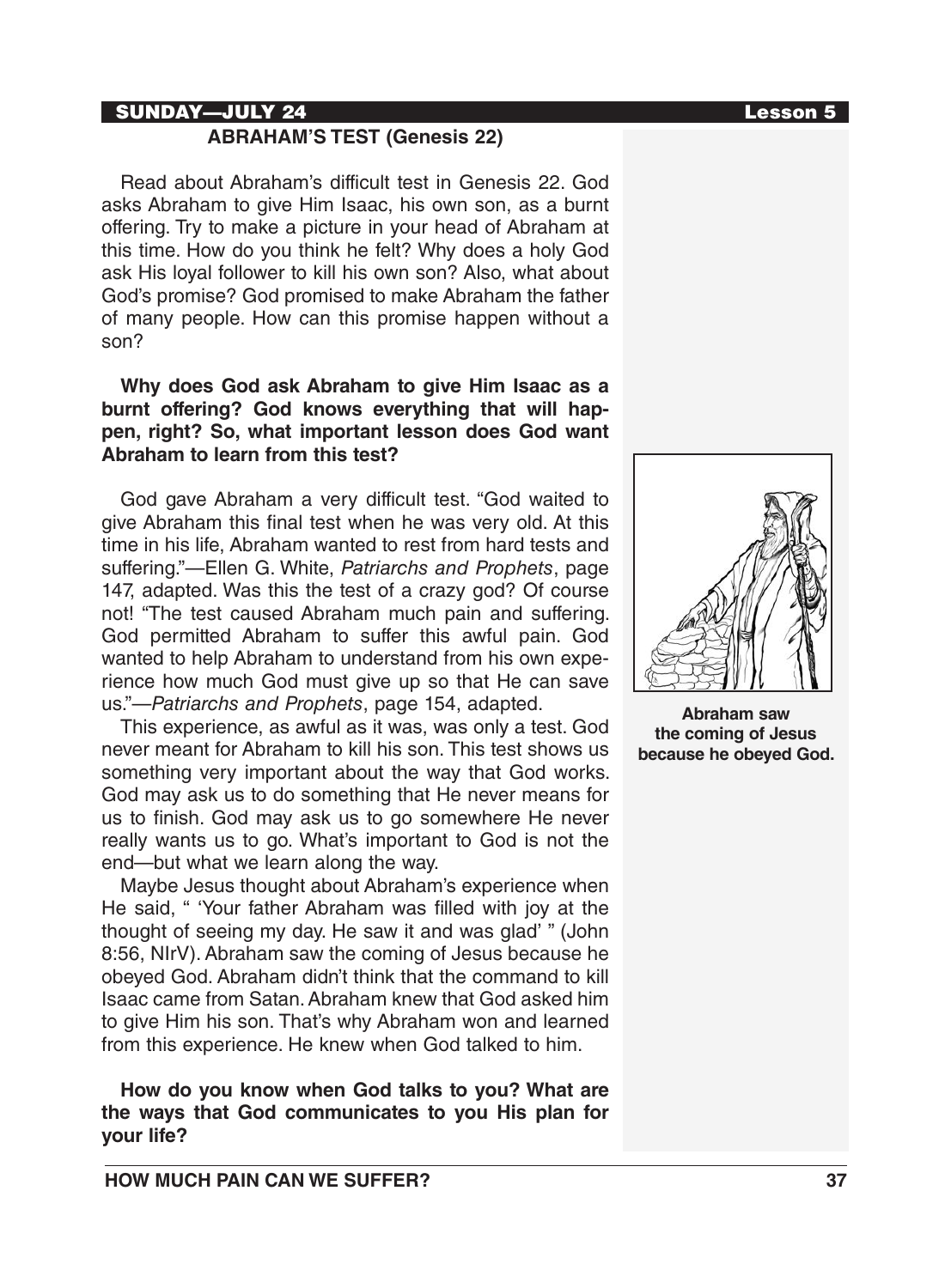| <b>Lesson 5</b> | <b>MONDAY-JULY 25</b>                                                                                                                                                                                                                                                                                                                                                                                                                                                                         |
|-----------------|-----------------------------------------------------------------------------------------------------------------------------------------------------------------------------------------------------------------------------------------------------------------------------------------------------------------------------------------------------------------------------------------------------------------------------------------------------------------------------------------------|
|                 | ISRAEL GOES BACK TO DOING EVIL (Hosea 2:1-12)                                                                                                                                                                                                                                                                                                                                                                                                                                                 |
|                 | Hosea's story has some powerful lessons to teach us.<br>Hosea's story is surprising, too. His wife, Gomer, runs away.<br>She has children with other men. After Gomer cheats on<br>Hosea, God tells Hosea to take his wife back and to love<br>her fully. This story is a picture story about God and Israel.<br>The Israelites "cheated" on God with other gods. But God<br>never stopped loving Israel. God wanted to show His love to<br>His people again. Just look at how God does this! |
|                 | Read Hosea 2:1-12. What does God say He will do to<br>help Israel find Him?                                                                                                                                                                                                                                                                                                                                                                                                                   |
|                 |                                                                                                                                                                                                                                                                                                                                                                                                                                                                                               |
|                 |                                                                                                                                                                                                                                                                                                                                                                                                                                                                                               |
|                 |                                                                                                                                                                                                                                                                                                                                                                                                                                                                                               |
|                 |                                                                                                                                                                                                                                                                                                                                                                                                                                                                                               |
|                 | Hosea's story shows us two important problems that we<br>may have when God brings us back to Him. First, we may not<br>see that God works to save us. When Israel had difficult and<br>painful experiences, they had trouble seeing that God worked<br>to save them. The same is true for us when life is filled with<br>many troubles. When we can't see where we're going (Hosea                                                                                                            |

ack to Him. First, we may not When Israel had difficult and puble seeing that God worked for us when life is filled with many troubles. When we can't see where we're going (Hosea 2:6), we may ask, "Where is God?" When we have no food, clothes, or water, or when we feel embarrassed, we may wonder, "Where is God?" Whatever we feel, God always works to save us, because He loves us very much.

Second, we may not understand God Himself when He works to save us. We may see He's at work, but we may not like what He's doing. When we feel hurt and embarrassed, we may blame God for being mean and nasty. Or for not caring for us. Or for not helping us. But God always works to make us new, because He loves us.

**Read Hosea 2:14–23. What do these verses teach us about God? Ask the Holy Spirit to show you if you have been running away from God in any part of your life. If you have been, why wait for trouble to come before you give your heart back to God? What's stopping you from giving everything to the Lord now?**

**God tells Hosea to take his wife back and to love her fully.**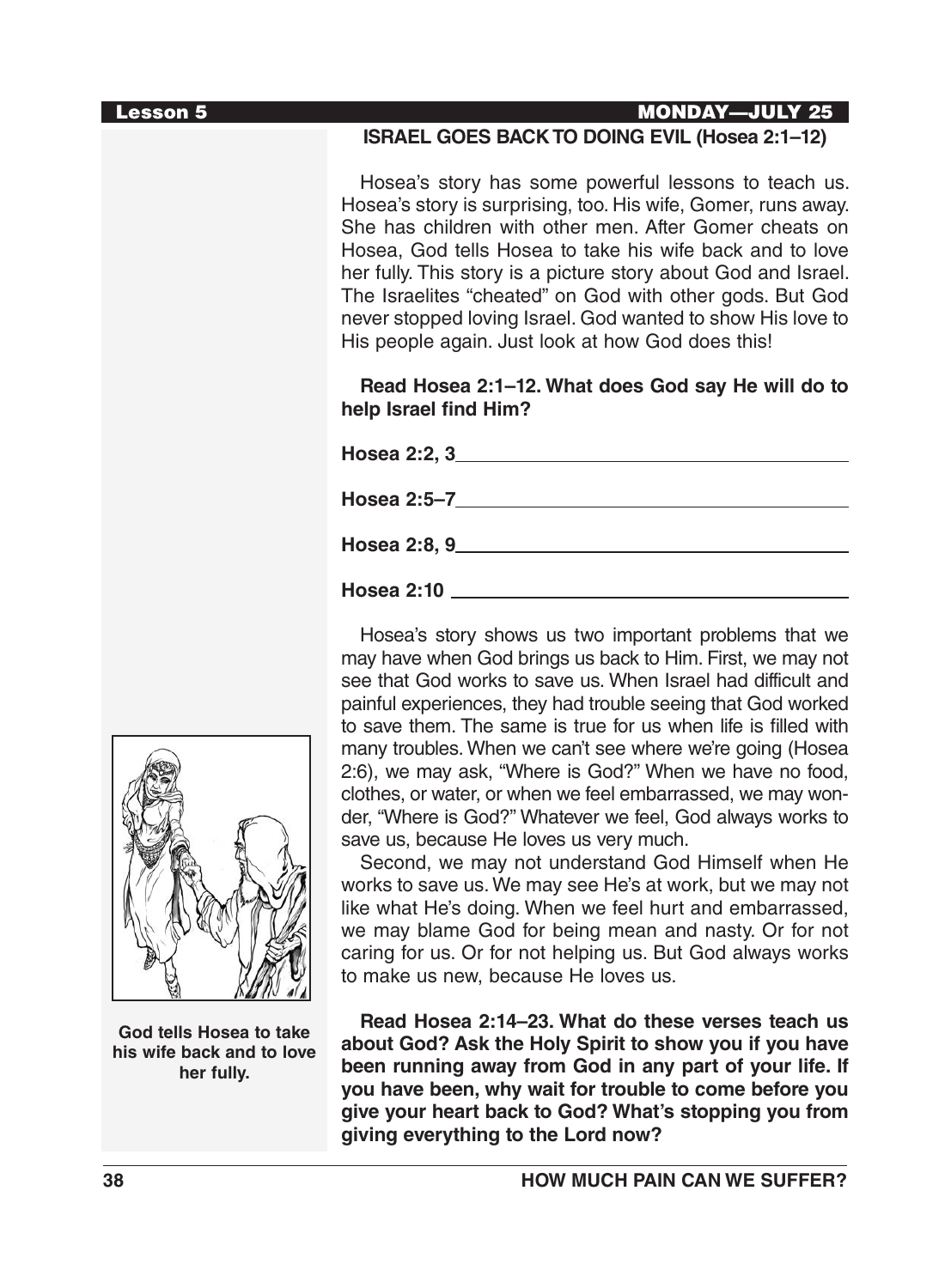## TUESDAY—JULY 26 Lesson 5

**JOB'S TROUBLES (Job 1:6–Job 2:10)**

#### **What caused Job's suffering? Read Job 1:6–Job 2:10 for the answer.**

We see something surprising in Job's story. The angels come to see God. Satan comes with them. God asks Satan where he's been. Satan says, " 'I have been roaming [wandering] around the earth, going from place to place' " (Job 1:7, ERV). Then God asks Satan this question: " 'Have you noticed [seen and thought about] my servant Job? There is no one on earth like [the same as] him' " (Job 1:8, ERV). The question itself is not surprising. What's so surprising is that God asks it. Do you see that Satan is not the one who points to Job as an example to watch? God does. God brings Job to Satan's attention. Down on the earth, Job has no idea how much he will soon suffer. Yes, Satan, not God, causes Job's suffering. But God gives Satan permission to destroy Job's stuff, children, and his health. If God gives His permission for Job to suffer, does it matter who causes the suffering? How can God be holy and good when He allows Satan to cause Job so much pain? Is Job's suffering a special example, or does God work this way with us today?

#### **In Job 1:20, 21, how does Job behave during his troubles?**

We can behave in one of two ways when we suffer or are given difficult tests. We can become angry. We can believe bad things about God. Or we can hold on with faith to God more tightly. What does Job do? He stays loyal to God and worships Him.

In Job 1:20, 21, Job does three things that may help us when we suffer. (1) Job accepts he can't change anything. He understands that no one owes him anything: " 'When I was born into this world [on this earth], I was naked [with no clothes] and had nothing. When I die and leave this world, I will be naked and have nothing' " (Job 1:21, ERV). (2) Job believes that God continues to be in full control: " 'The Lord gives, and the Lorp takes away' " (Job 1:21, ERV). (3) Job worships God and believes He is worthy of praise: " 'Praise the name of the Lorp!' " (Job 1:21, ERV).

**Are you suffering? Do the three things that Job did. How do you think these things will help you?**



**Down on the earth, Job has no idea how much he's soon going to suffer.**

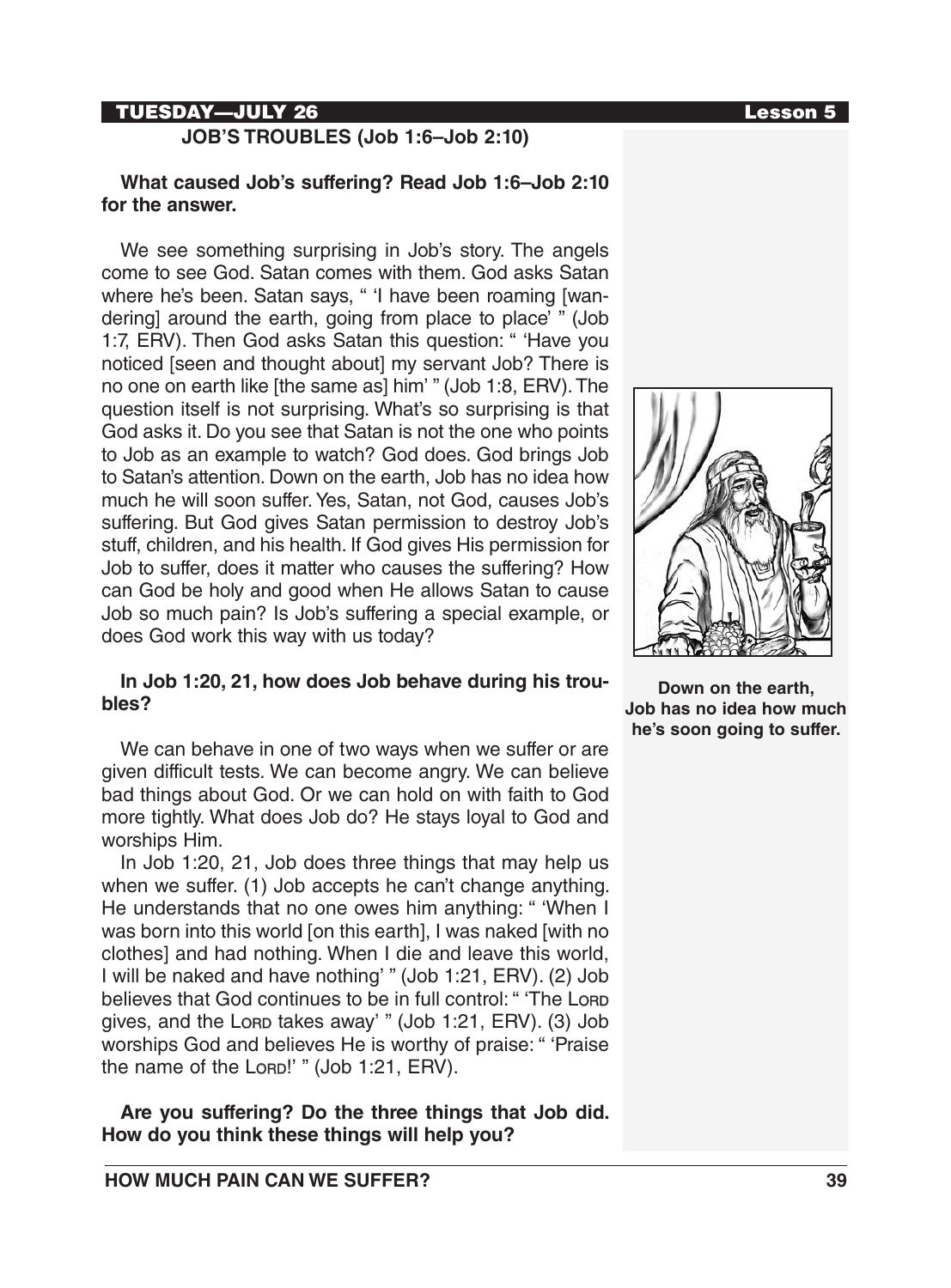#### Lesson 5 WEDNESDAY—JULY 27

## **HOPE THAT SAVES US (2 Corinthians 1:8, 9)**

**"Yes, we really felt our time had come to die. This [experience] was [happened] to make us trust, not in ourselves, but in God. He brings people back to life. He saved us from the death that was so near, and he still saves us. We believe that God will keep on saving us" (2 Corinthians 1:8, 9, WE).**

God chose Paul to preach to the non-Jews. Paul suffered many things in his work for God. For sure, Paul suffered more than most people. But Paul did not give up hope. Paul praised God more. Read about Paul's list of hard times in 2 Corinthians 11:23–29. Then read 2 Corinthians 1:3–11.

**In 2 Corinthians 1:4, Paul says that God comforts us "so that when others have trouble, we can comfort them with the same comfort God gives us" (ERV). Do you think that God uses suffering to show us that He wants us to serve Him? If yes, give reasons why you think this is so.**



**Paul wants us to know that no matter how bad things get, God can help us.**

God wants us to help people who are hurt. So, God may first allow us to suffer the same hurts other people suffer. Then we can encourage them from our own experience. We can tell them about the love and comfort that God gave us. Jesus did this all the time (read Hebrews 4:15).

Paul does not tell us about his hard times to make us feel sorry for him. Paul wants us to know that no matter how bad things get, God can help us. We may want to give up and die. We may be afraid of getting killed. But we must not fear. God is teaching us to depend on Him. We can trust Him, for God brings the dead back to life (2 Corinthians 1:9).

Paul's faith is supported by three things. Paul talks about these three things in 2 Corinthians 1:10, 11: (1) God saved us from dangers in the past. He will continue to save us (2 Corinthians 1:10). (2) Paul puts his hope in God. (3) Paul is thankful for the prayers of his friends (2 Corinthians 1:11).

**What can you learn from Paul that can help you stay strong during hard times and not pity yourself?**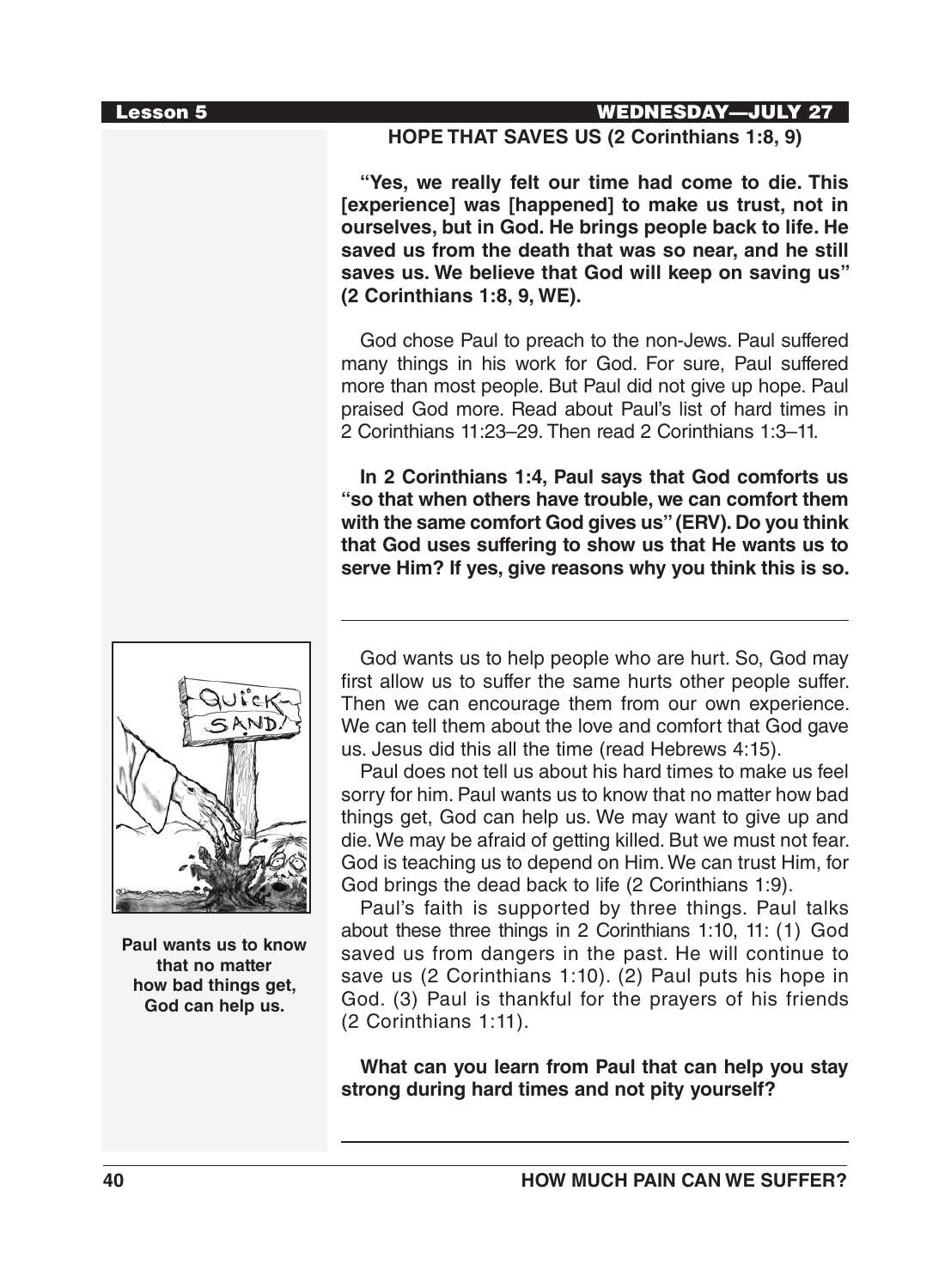### THURSDAY—JULY 28 Lesson 5

## **HOW MUCH PAIN CAN WE TAKE? (Isaiah 43:1–7)**

So far, we've looked at many examples of the tests that God gives us to help us look the same as Jesus. Some people may look at these examples and believe that God is mean and hard on us. They may say, "Sure, we know that God wants something good for us. But these examples don't show us much care and love. God looks the same as a bully. He does things that cause us terrible hard times. That's how things are. We can do nothing about it."

We live on a sin-filled earth. So, we understand only a little bit about why things happen. In heaven we'll understand so much more (1 Corinthians 4:5; 1 Corinthians 13:12). But for now, we must accept that God cares for us, even when things don't always go right or feel so good. Isaiah talks about this problem.

Read Isaiah 43:1–7. God says to His people, " 'Don't be afraid. I saved you. I named you. You are mine. When you have troubles, I am with you. When you cross rivers, you will not be hurt. When you walk through fire, you will not be burned; the flames will not hurt you. That's because I, the Lorp, am your God'" (Isaiah 43:1-3, ERV). The rivers and the fire are word pictures. They show us terrible danger. Maybe they also show us the time when God's people crossed the Red Sea and the Jordan. These experiences were scary times for God's people. But they led to a new life. You may expect that God will say that He will protect His people from these dangers and lead them in an easier way. But just as the Shepherd in Psalm 23 is with His sheep, God is with His people. So, we do not need to be afraid when difficult times come.

# **Look back at Isaiah 43:1–7. Write down the different ways that God comforts His people during hard times. What picture about God does your answer make in your mind? Which promises in these verses do you need the most in your life?**

Isaiah 43:1–7 teaches us three things about God's tests for us. (1) God's tests are not meant to destroy us. His tests help destroy our sins. (2) God's tests are not meant to make us feel bad. They are meant to make us clean and holy. (3) God's care for us never stops during our suffering. He loves us with a tender heart. God will never leave us alone, no matter what happens to us.



**" 'I am with you. When you cross rivers, you will not be hurt. When you walk through fire, you will not be burned' " (Isaiah 43:2, ERV).**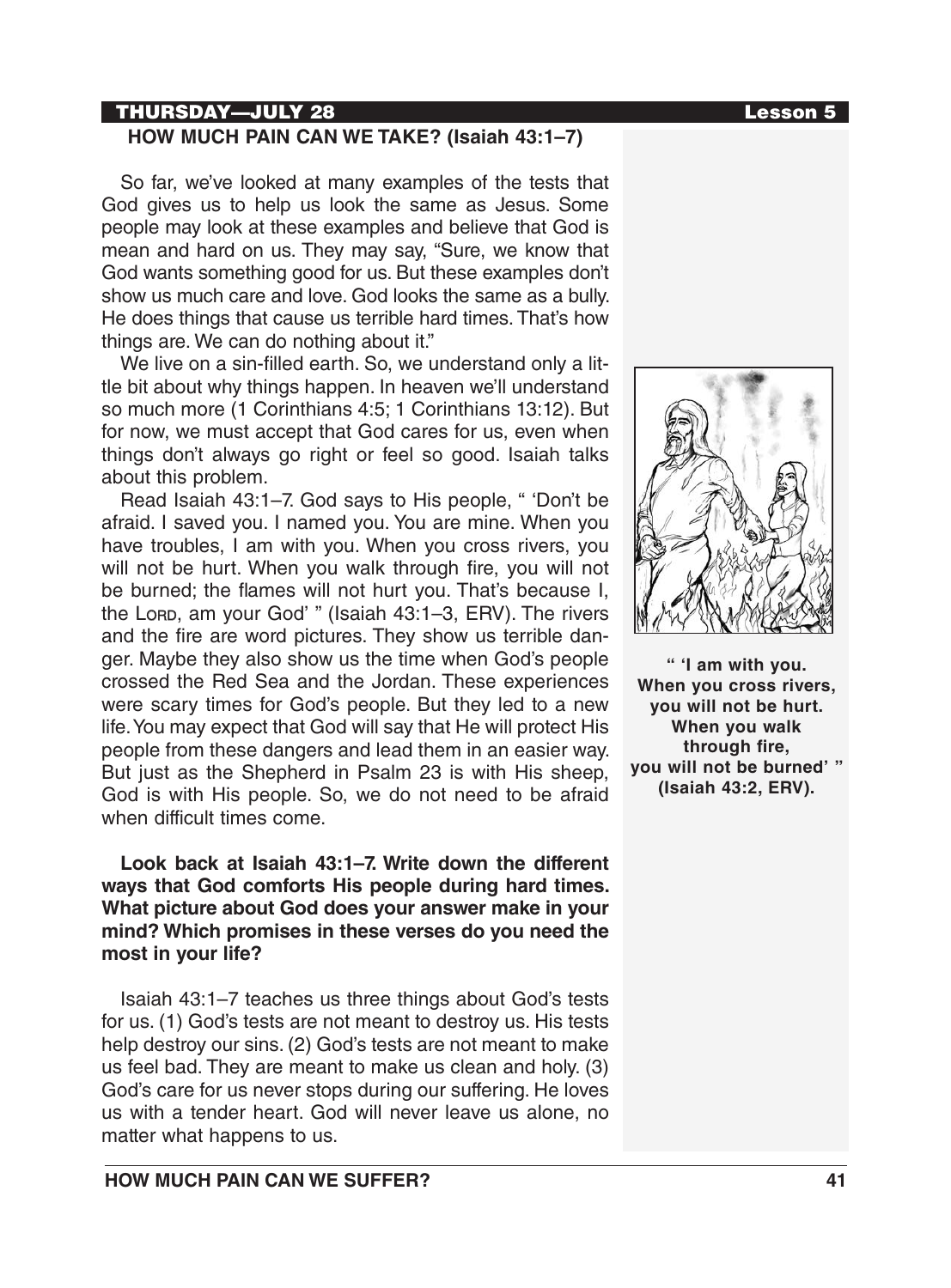#### Lesson 5 FRIDAY—JULY 29

**ADDITIONAL THOUGHT:** Read Ellen G. White, "The Test of Faith," pages 145–155, in *Patriarchs and Prophets*; and "Praise Ye the Lord," pages 315–319, in *Testimonies for the Church*, volume 5.

"God always gives His people tests. Suffering is a test. Suffering causes the sin to be separated from us. Then we become the same as gold. Jesus watches us take the test. He knows what we need so that we may become the same as precious metal. Then we can show His love. In this way, God uses painful tests to discipline His servants. God sees that some of His servants have skills that they can use to help His work on earth. So, God gives these persons special tests. He puts them in jobs and in places that will show them what is in their hearts. . . . God shows them their own weaknesses. He teaches them to trust Him. These tests are part of God's plan. In this way, God's people are taught, trained, and disciplined. God gets His people ready to do the work He gave them the skills to do."—Ellen G. White, *Patriarchs and Prophets*, pages 129, 130, adapted.

"Has God permitted you to suffer? Then accept the suffering and the test. Remember that God has allowed you to have this experience. So, trust Him in the hard times as well as the good times. Believe that He will give you everything that is for your good. . . . When we suffer, we must praise God with thankful hearts. How can we refuse to give God praise when we remember the love He showed us on the cross?"—Ellen G. White, *Testimonies for the Church*, volume 5, page 316, adapted.

# **DISCUSSION QUESTIONS:**

 $\bullet$  In class, ask someone to talk about a test of faith that he or she had that was very hard. Did this class member fail or succeed? What can you learn from this person's experience?

2 Review the last 24 hours of Jesus' life before He died on the cross. What were Jesus' tests during that time? What pain did He suffer? How did Jesus act? What important rules can we learn from His example? How can these rules help us when we suffer?

3 How can our suffering bring a blessing to other people who suffer?

4 Why is it important to trust God in the bad times and not just during the good ones?



**"God gets His people ready to do the work He gave them the skills to do."**